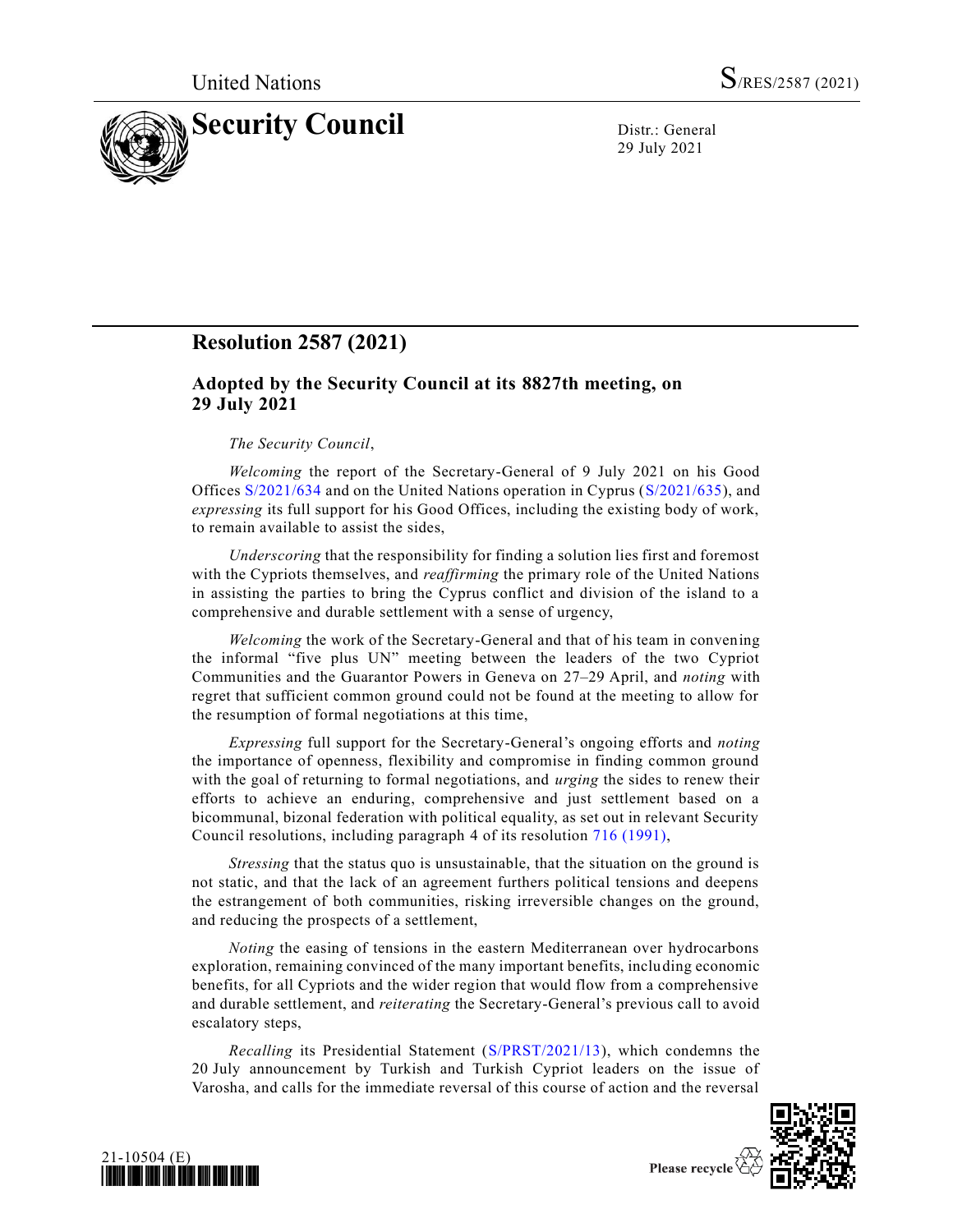of all steps taken on Varosha since October 2020, *reaffirming* the status of Varosha as set out in its previous resolutions, and *reiterating* that no actions should be carried out in relation to Varosha that are not in accordance with those resolutions, and *stressing* the need to avoid any unilateral actions that could trigger tensions on the island and undermine the prospects for a peaceful settlement,

*Recalling* its resolution [1325 \(2000\)](https://undocs.org/en/S/RES/1325(2000)) and all related resolutions, *recognising* that the full, equal and meaningful participation and leadership of women is essential in building peace in Cyprus and will contribute to making any future settlement sustainable, *welcoming* efforts to bring together a broader range of women actors on both sides, *acknowledging* the gender-sensitive socioeconomic impact assessment that was launched on 17 February 2020, and looking forward to the full and swift implementations of its recommendations, *encouraging* the sides to ensure the needs and perspectives of women are addressed in a future settlement,

*Recalling* its resolution [2250 \(2015\)](https://undocs.org/en/S/RES/2250(2015)) and related resolutions that recognise the important and positive contribution of youth in efforts for the maintenance and promotion of peace and security, and as a key aspect of the sustainability, inclusiveness and success of peacekeeping and peacebuilding efforts, and *further encourages* the full, equal and meaningful participation of youth in this process,

*Recognising* the ongoing efforts made by both communities to suppress the spread of COVID-19 and mitigate its effects, regretting the impact that the largely uncoordinated responses to the COVID-19 pandemic have had on bi-communal engagement, welcoming the reopening of all crossing points and encouraging the return to the status of the crossings as at 29 February 2020,

*Expressing* concern at the continued deterioration of the law and order situation in Pyla, and *urging* both sides to continue to work with UNFICYP to establish effective measures to tackle criminal activities,

*Reiterating* the importance of confidence-building measures and their timely implementation, and *encouraging* the sides to consider new military confidence building measures,

*Urging* the sides to step up their efforts to promote intercommunal contacts, reconciliation and the active engagement of civil society, in particular women and youth, and *recognising* that regular, effective contact and communication between the sides enhances the prospects for settlement and is in the interests of all Cypriots, and helps to address island-wide matters, including migration, health, crime, environmental protection, and issues related to the adverse impacts of climate change,

*Noting* that the Government of Cyprus is agreed that in view of the prevailing conditions on the island it is necessary to keep the United Nations Peacekeeping Force in Cyprus (UNFICYP) beyond 31 July 2021,

*Welcoming* measures to date to strengthen the liaison and engagement capacity of the mission, *noting* the importance of transition planning in relation to the settlement, and *emphasising* the need to review regularly all peacekeeping operations, including UNFICYP, to ensure efficiency and effectiveness,

*Expressing appreciation* to Member States that contribute personnel to UNFICYP, and *noting* the continued voluntary contributions to the funding of UNFICYP by the Government of Cyprus and the Government of Greece,

*Noting with appreciation* the efforts of the Secretary-General, his Special Representative Elizabeth Spehar, and senior United Nations official Jane Holl Lute,

1. *Reaffirms* all its relevant resolutions on Cyprus, in particular resolution [1251 \(1999\)](https://undocs.org/en/S/RES/1251(1999)) and *recalls* the importance of achieving an enduring, comprehensive and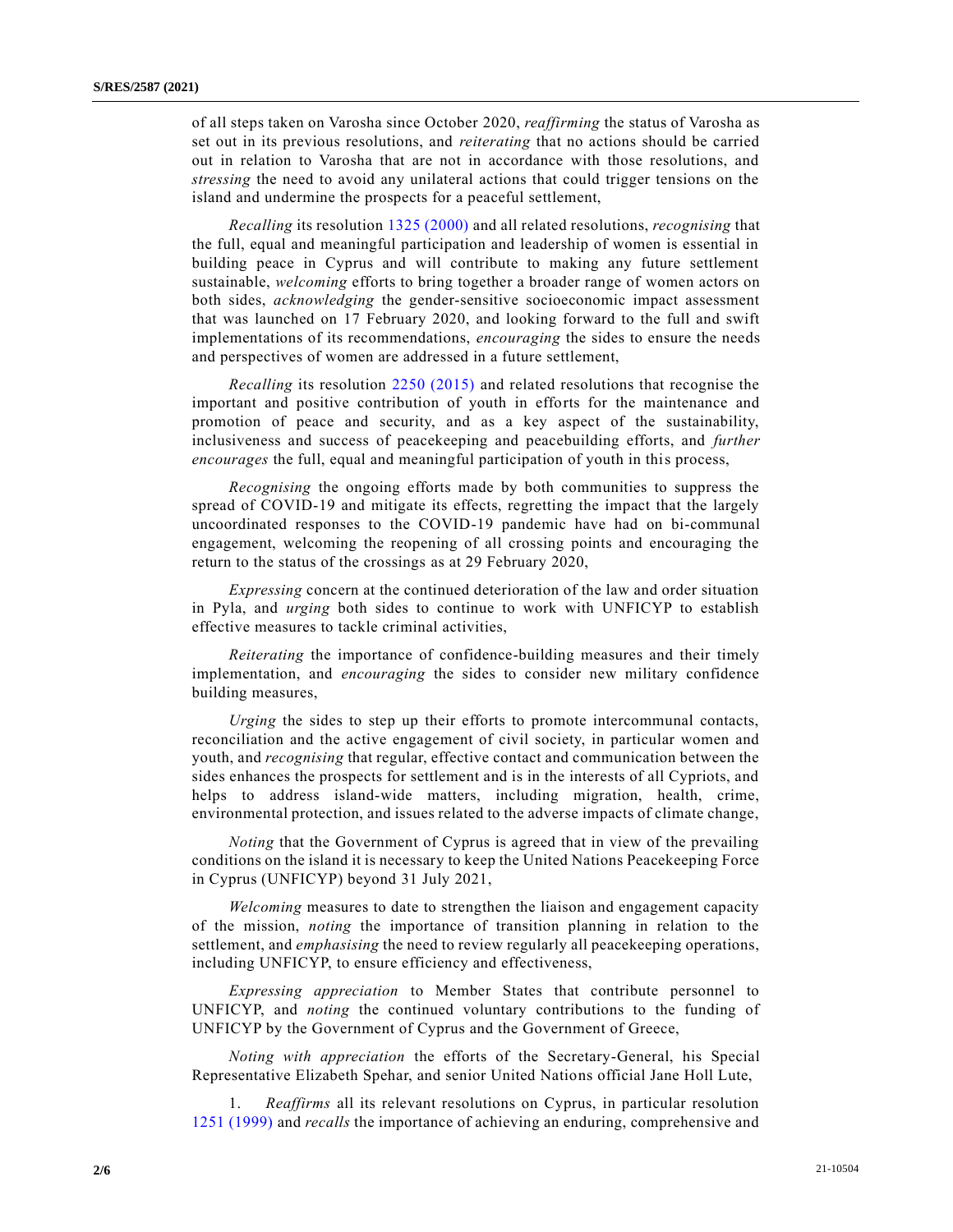just settlement based on a bicommunal, bizonal federation with political equality, as set out in relevant Security Council resolutions, including paragraph 4 of its resolution [716 \(1991\);](https://undocs.org/en/S/RES/716(1991))

2. *Fully supports* the Secretary-General's ongoing engagement and the agreement by the parties to convene a further round of informal talks in the near future, and reiterates the importance of the sides and all involved participants approaching these talks in the spirit of openness, flexibility and compromise and to show the necessary political will and commitment to freely negotiate a mutually acceptable settlement under United Nations auspices;

3. *Notes* the easing of tensions in the Eastern Mediterranean, and underlines that disputes should be resolved peacefully in accordance with applicable international law, and further *calls* upon the leaders of the two Cypriot communities and all involved parties to refrain from any actions and rhetoric that might damage the settlement process;

4. *Recalls* its resolution [2561 \(2021\)](https://undocs.org/en/S/RES/2561(2021)) and *calls upon* the two leaders urgently to:

(a) provide the necessary political support and overall guidance to free the Technical Committees from obstructions in their work and enable them to function effectively, and to empower them to submit proposals for their consideration to enhance intercommunal contacts and improve the daily lives of all Cypriots, and consider the advice of the Good Offices Mission of the Secretary-General regarding further ways to empower the Technical Committees and improve their performance;

(b) engage the Technical Committees more actively to ensure effective coordination and cooperation on matters which have island-wide implications, including through the effective use of the expertise available in the bicommunal Technical Committees on Health, Criminal Matters, Crisis Management, Humanitarian Affairs and Economic Matters;

(c) ensure effective coordination and cooperation on criminal matters;

(d) promote peace education across the island, including by further empowering the Technical Committee on Education to implement the recommendations contained in its joint report of 2017, in particular those concerning policy-making, and to address impediments to peace by conducting a joint review of school materials, including text books, as a contribution to trust-building between the communities, on which there continues to be no progress;

improve the public atmosphere for negotiation to secure a settlement, including by preparing the communities for a settlement through public messages on the way ahead, and delivering more constructive and harmonised messages, including by more explicitly encouraging contact and cooperation between the communities and providing direct support to grassroots people-to-people initiatives, and by refraining from actions or rhetoric that detracts from a successful process or could make it more difficult to achieve;

(f) increase their support to, and ensure a meaningful role for, civil society engagement in peace efforts, in particular strengthening the participation of women 's organisations and youth in the process, and to support implementation of the recommendations of the gender sensitive socioeconomic impact assessment to address existing barriers and ensure a future peace agreement can more equally benefit men and women in Cyprus;

5. *Regrets* the ongoing lack of meaningful participation of women's organisations and youth in the Settlement process, *calls on* the leaders of both sides to submit to the Secretary-General by 15 December 2021 an action plan, in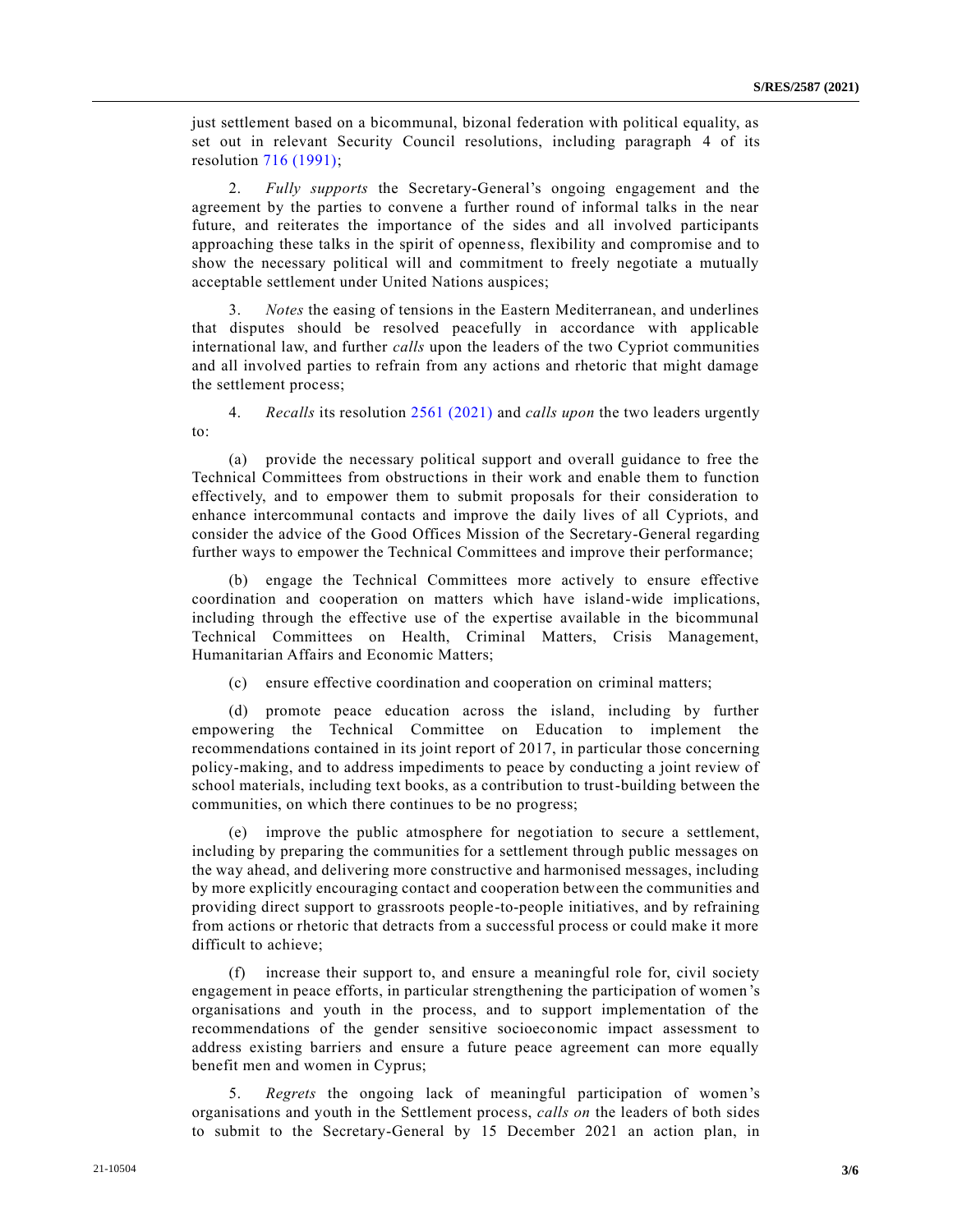coordination with the Technical Committee on Gender Equality, to increase women 's full, equal and meaningful participation in peace talks and to provide direct support and encouragement to civil society organisations to enhance inter-communal contact and trust-building, and *requests* the Secretary-General to include this action plan in his next Good Offices report, and *notes* the Secretary-General's call to ensure the inclusion of at least 30 per cent women in future delegations and *urges* the parties to explore ways to ensure women's full, equal and meaningful participation and the inclusion of gender considerations in a possible resumed negotiation process;

6. *Regrets* the lack of progress on an effective mechanism for direct military contacts between the sides and the relevant involved parties, and *urges* engagement by the sides and the relevant involved parties, facilitated by UNFICYP, to develop a suitably acceptable proposal on the establishment of such a mechanism, and its timely implementation;

7. *Calls* upon the sides to reduce existing barriers to intercommunal contact, emphasizes the importance of effective communication for risk-mitigation and trustbuilding between the communities, and *urges* the sides to agree and implement further confidence building measures that can contribute to a conducive environment for settlement, including those related to the military, economic cooperation and trade, and including through the work of the Technical Committees;

8. *Welcomes* the establishment of a dialogue between the sides and the UN resulting in the reopening of the crossing points on 4 June, and *calls on* the leaders to continue cooperation in this vein and to return the crossing points to the operating status that existed prior to 29 February 2020, and noting that the opening of the crossings since 2003 has been an important confidence-building measure between both communities and one which is essential for the settlement process;

9. *Commends* the ongoing work of the Committee on Missing Persons, and *calls upon* all parties to continue their cooperation with the Committee's work, in particular through providing full access without delay to all areas and responding in a timely manner to requests for archival information on possible burial sites;

10. *Expresses* its full support for UNFICYP, and *decides* to extend its mandate for a further period ending on 31 January 2022;

11. *Expresses serious concern* at the continued violations of the military status quo along the ceasefire lines, the reported encroachment by both sides into the Buffer Zone and the risks associated, and the increase in unauthorised construction as outlined in paragraphs 12 to 17 of the Secretary-General's report which poses challenges to UNFICYP's operations and mandated authority;

12. *Urges* the sides and all involved parties to respect UNFICYP's mandated authority in, and delineation of, the buffer zone, *reaffirms* the importance of the use of the 2018 United Nations aide-memoire by the sides to ensure peace and security in the buffer zone, *requests* the Secretary-General to report to the Security Council and troop-contributing countries any actions that impede UNFICYP's ability to fulfil its mandate, and *calls on* both sides to respect the integrity of the buffer zone, to remove all unauthorised constructions and to prevent unauthorised military or civilian activities within and along the ceasefire lines, and urges both sides to take all appropriate measures to ensure the safety and security of UNFICYP personnel;

13. *Reiterates its calls* on the Turkish Cypriot side and Turkish forces to restore in Strovilia the military status quo which existed there prior to 30 June 2000, and reaffirms that UNFICYP's freedom of movement should be respected;

14. *Recalls* the status of Varosha as set out in relevant resolutions, including resolutions [550 \(1984\)](https://undocs.org/en/S/RES/550(1984)) and [789 \(1992\),](https://undocs.org/en/S/RES/789(1992)) and its Presidential Statement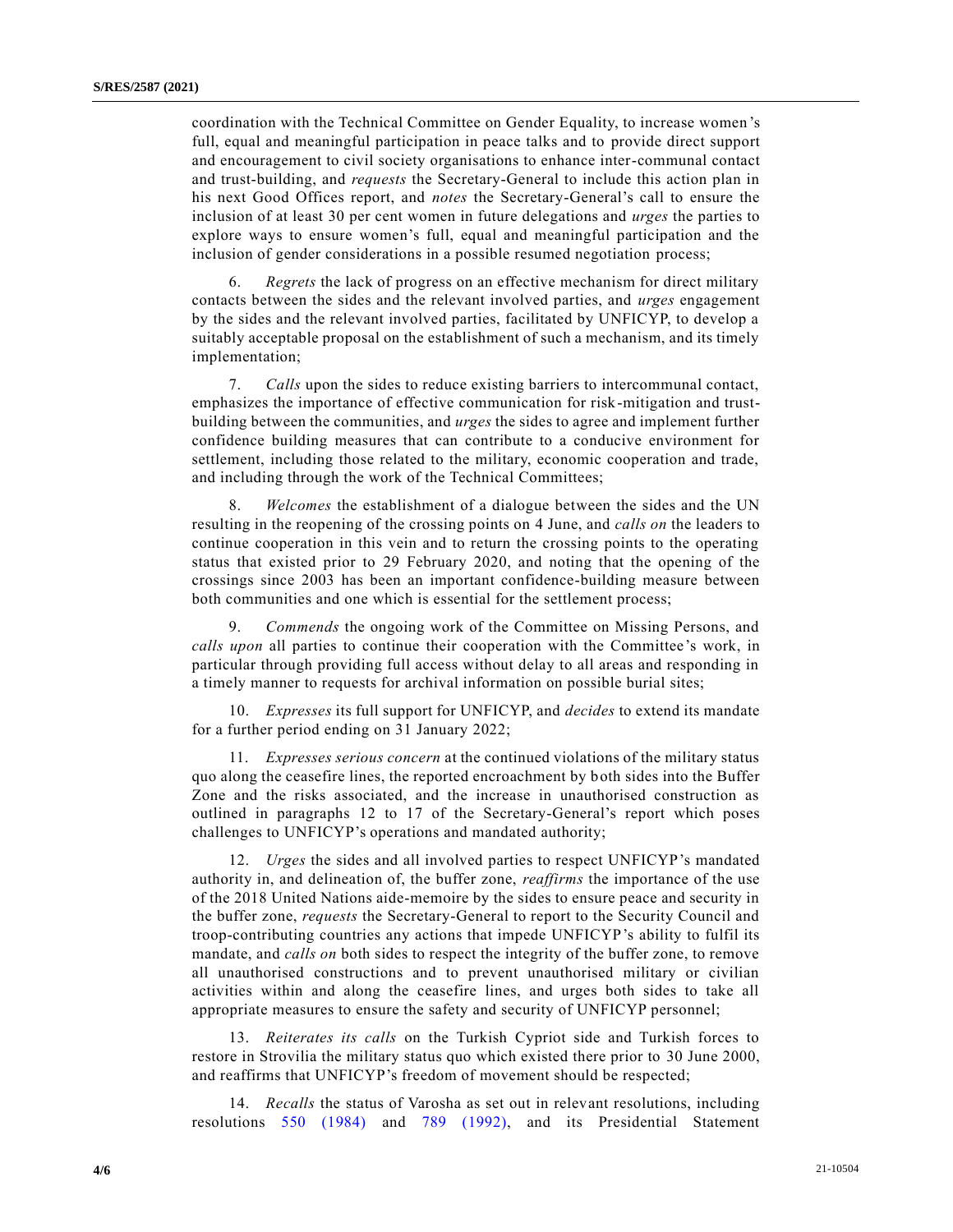[\(S/PRST/2021/13\)](https://undocs.org/en/S/PRST/2021/13), which expresses deep regret regarding unilateral actions that run contrary to its previous resolutions and statements on Varosha, and calls for the immediate reversal of this course of action and of all steps taken on Varosha since October 2020, and reaffirms that UNFICYP's freedom of movement should be respected;

15. *Urges* the leaders of both communities to agree and continue a plan of work to achieve a mine-free Cyprus, in order to make expeditious progress towards clearing the 29 remaining suspected hazardous areas on the island;

16. *Requests* UNFICYP to take fully into account gender considerations as a cross-cutting issue throughout its mandate; *requests* the Secretary-General and troopand police-contributing countries to increase the number of women in UNFICYP and ensure the full, equal and meaningful participation of uniformed and civilian women at all levels, and in all aspects of its operations including senior leadership positions, and to implement other relevant provisions of resolution [2538 \(2020\);](https://undocs.org/en/S/RES/2538(2020))

17. *Welcomes* the initiatives undertaken by the Secretary-General to standardise a culture of performance in UN peacekeeping, *recalls* its requests in its resolutions [2378 \(2017\)](https://undocs.org/en/S/RES/2378(2017)) and [2436 \(2018\)](https://undocs.org/en/S/RES/2436(2018)) that the Secretary-General ensure that performance data related to the effectiveness of peacekeeping operations is used to improve mission operations, including decisions such as those regarding deployment, remediation, repatriation and incentives, *reaffirms* its support for the development of a comprehensive and integrated performance policy framework that identifies clear standards of performance for evaluating all United Nations civilian and uniformed personnel working in and supporting peacekeeping operations that facilitates effective and full implementation of mandates, and includes comprehensive and objective methodologies based on clear and well-defined benchmarks to ensure accountability for underperformance and incentives and recognition for outstanding performance, *calls on* the United Nations to apply this framework to UNFICYP as described in its resolution [2436 \(2018\),](https://undocs.org/en/S/RES/2436(2018)) and *notes* the efforts of the Secretary-General to develop a comprehensive performance assessment system;

18. *Requests* the Secretary-General to continue to take necessary measures to ensure full compliance of all UNFICYP personnel, civilian and uniformed, includin g mission leadership and mission support personnel, with the United Nations zerotolerance policy on sexual exploitation and abuse and to keep the Council fully informed about the Mission's progress in this regard, including by reporting on the start, agreed deadlines, and outcomes of UNSCR 2272 reviews, *stresses* the need to prevent such exploitation and abuse and to improve how these allegations are addressed in line with its resolution [2272 \(2016\),](https://undocs.org/en/S/RES/2272(2016)) and *urges* troop- and policecontributing countries to continue to take appropriate preventative action, including vetting of all personnel, pre-deployment and in-mission awareness training, and to take appropriate steps to ensure full accountability in cases of such conduct involving their personnel, including through timely investigations of allegations by troop - and police-contributing countries, and UNFICYP as appropriate, holding perpetrators to account, and repatriating units when there is credible evidence of widespread or systemic sexual exploitation and abuse by those units;

19. *Requests* the Secretary-General to submit by 3 January 2022 a report on his Good Offices, in particular on progress towards reaching a consensus starting point for meaningful results-oriented negotiations leading to a settlement, *encourages* the leaders of the two communities to provide written updates to the Good Offices Mission of the Secretary-General on the actions they have taken in support of the relevant parts of this resolution since its adoption, in particular with regard to paragraphs 6 and 7 and 9, with a view to reaching a sustainable and comprehensive settlement, and *further requests* the Secretary-General to include the contents of these